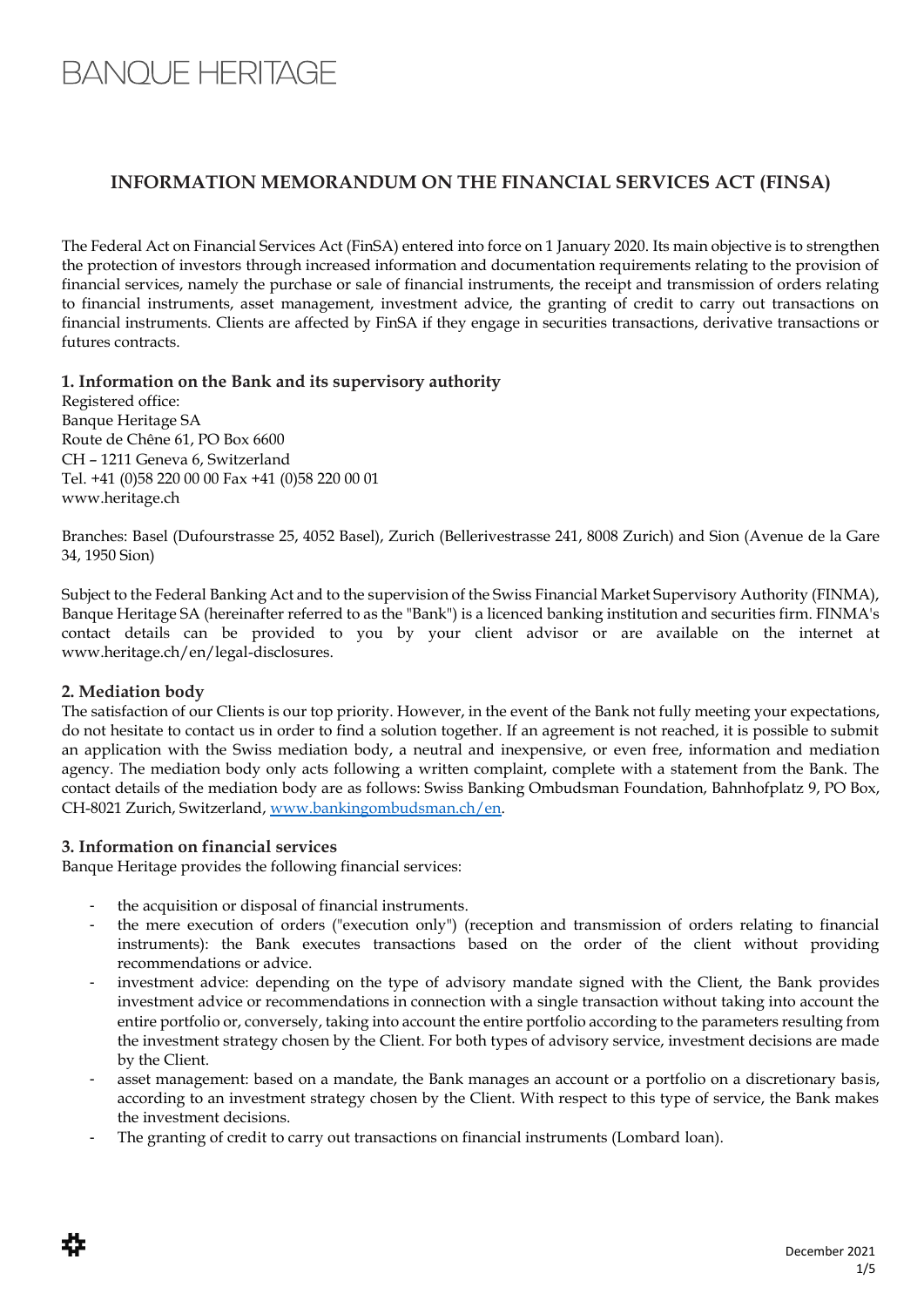# **4. Client classification**

The FinSA provides for the obligation to classify clients according to three segments: "Private clients", "Professional clients" and "Institutional clients". Unless the Bank informs otherwise, clients are considered Private clients. Therefore, by default, and unless high-net-worth Private clients, or any private investment entity without professional treasury operations set up for the latter, have opted out to be considered a Professional client, the Bank shall classify them as a Private client. Professional clients per se and Institutional clients are classified by the Bank according to the definitions provided by FinSA. They may request a different classification by means of an opting-in or opting-out statement.

This classification concerns all the financial services mentioned at number 3 and provided by the Bank to clients, as well as the financial instruments according to FinSA.

The scope of investor protection and the rules of conduct applied by the Bank depend on, and vary according to, the client classification. Private clients benefit from the most extensive protection; however, their access is generally restricted to certain financial instruments. According to FinSA, a client may change classification by means of a written request to the Bank, subject to the requirements being met. Professional clients have the option, by means of a written statement addressed to the Bank, to waive the information and documentation obligations provided for by Articles 8, 9 and 15 FinSA.

| Client classification by<br>the Bank                                                                                                                                                                                                                            | <b>Definitions</b>                                                                                                                                                                                                                                                                                                                         | Opting-in or opting-out statement made by the<br>Client                                                                                                                                                              |                                                                                                                                                                                    |
|-----------------------------------------------------------------------------------------------------------------------------------------------------------------------------------------------------------------------------------------------------------------|--------------------------------------------------------------------------------------------------------------------------------------------------------------------------------------------------------------------------------------------------------------------------------------------------------------------------------------------|----------------------------------------------------------------------------------------------------------------------------------------------------------------------------------------------------------------------|------------------------------------------------------------------------------------------------------------------------------------------------------------------------------------|
| Institutional clients                                                                                                                                                                                                                                           | Financial intermediaries within the meaning of the Federal<br>Banking Act (BankA), the Federal Act on Financial<br>Institutions (FinIA) and the Collective Investment Schemes<br>Act (CISA)                                                                                                                                                | Opting-in towards the Professional client category                                                                                                                                                                   |                                                                                                                                                                                    |
|                                                                                                                                                                                                                                                                 | Insurance companies subject to the Insurance Oversight<br>Act (IOA)                                                                                                                                                                                                                                                                        |                                                                                                                                                                                                                      |                                                                                                                                                                                    |
|                                                                                                                                                                                                                                                                 | Foreign clients subject to prudential supervision such as<br>Swiss financial intermediaries/insurance companies                                                                                                                                                                                                                            |                                                                                                                                                                                                                      |                                                                                                                                                                                    |
|                                                                                                                                                                                                                                                                 | Central banks                                                                                                                                                                                                                                                                                                                              |                                                                                                                                                                                                                      |                                                                                                                                                                                    |
|                                                                                                                                                                                                                                                                 | National and supranational public law entities with<br>professional treasury operations                                                                                                                                                                                                                                                    |                                                                                                                                                                                                                      |                                                                                                                                                                                    |
| Professional clients                                                                                                                                                                                                                                            | Public entities with professional treasury operations<br>Companies with professional treasury operations and/or<br>large companies<br>Pension funds and occupational pension institutions with<br>professional treasury operations<br>Private investment organisations with professional<br>treasury operations for high-net-worth clients | Opting-in towards the Private client category                                                                                                                                                                        |                                                                                                                                                                                    |
|                                                                                                                                                                                                                                                                 |                                                                                                                                                                                                                                                                                                                                            | Opting-out towards the Institutional client category<br>for a pension fund or an occupational pension<br>institution with professional treasury operations                                                           |                                                                                                                                                                                    |
|                                                                                                                                                                                                                                                                 |                                                                                                                                                                                                                                                                                                                                            |                                                                                                                                                                                                                      |                                                                                                                                                                                    |
|                                                                                                                                                                                                                                                                 |                                                                                                                                                                                                                                                                                                                                            | Swiss and foreign collective investments and their<br>management companies which are not Institutional clients                                                                                                       | Opting-out towards the Institutional client category<br>for a Swiss or foreign collective investment scheme or<br>their management company which is not an<br>Institutional client |
|                                                                                                                                                                                                                                                                 | High-net-worth Private<br>clients and private<br>investment entities set up<br>for them (without<br>professional treasury<br>operations)                                                                                                                                                                                                   | A client (or the private investment entity without<br>professional treasury operations established for them) is<br>considered high net worth when they are able to validly<br>state that they possess the following: | Opting-out towards the Professional client category                                                                                                                                |
| the knowledge necessary to understand the risks<br>a)<br>associated with investment as a result of their<br>professional training and professional experience or<br>any comparable experience in the financial sector,<br>and assets of at least CHF 500'000 or |                                                                                                                                                                                                                                                                                                                                            |                                                                                                                                                                                                                      |                                                                                                                                                                                    |
| assets of at least CHF 2 million.<br>b)                                                                                                                                                                                                                         |                                                                                                                                                                                                                                                                                                                                            |                                                                                                                                                                                                                      |                                                                                                                                                                                    |
| Private clients                                                                                                                                                                                                                                                 | Clients who are not Professional or Institutional clients                                                                                                                                                                                                                                                                                  | No                                                                                                                                                                                                                   |                                                                                                                                                                                    |

#### **Overview of the different client categories and options for changing category:**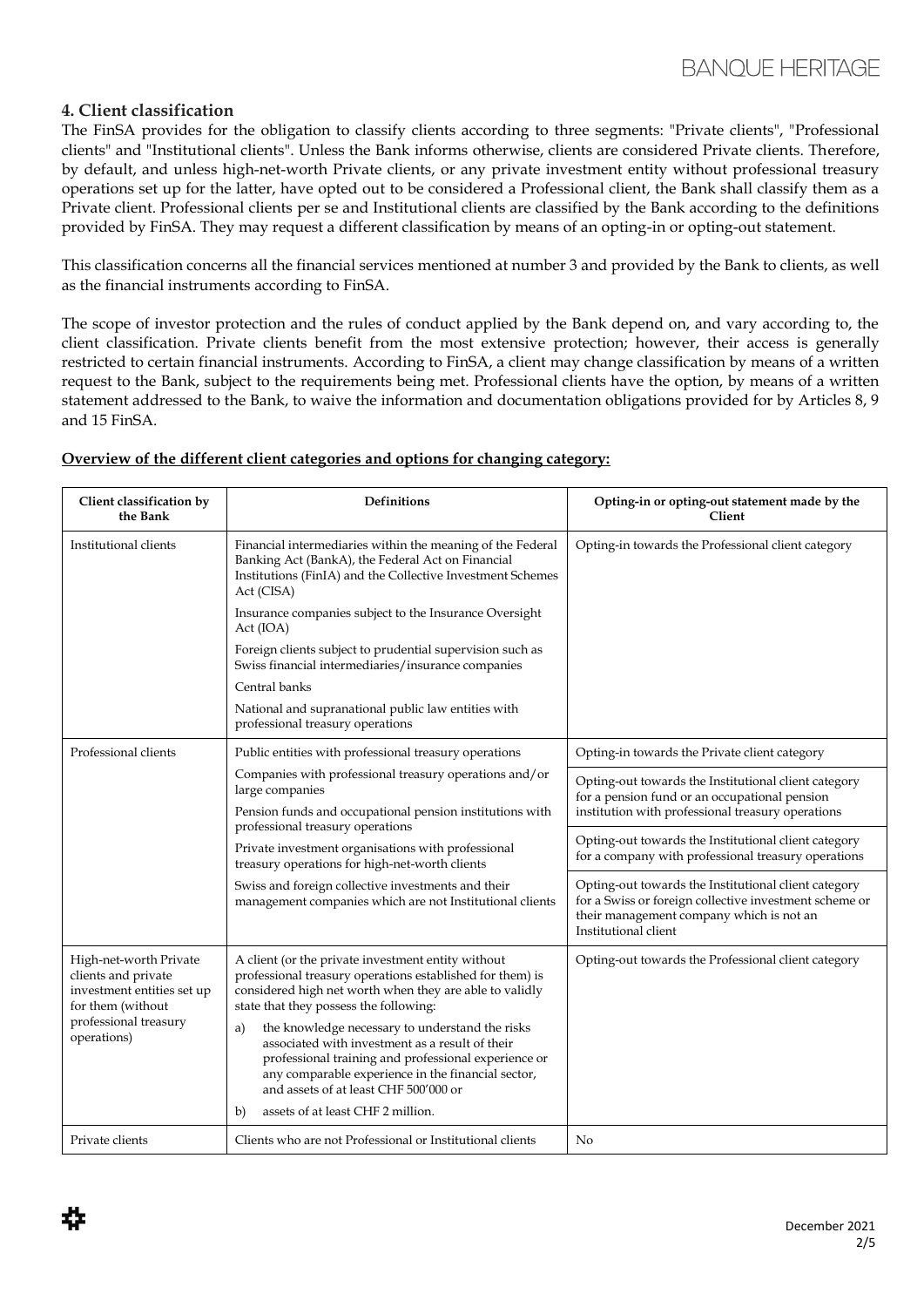#### **Overview of the impact of the classification on investor protection:**

|                                                                                                                                                                                                                                                                                                              | <b>PRIVATE</b><br><b>CLIENTS</b> | PROFESSIONAL CLIENTS<br>with opting-out      | PROFESSIONAL CLIENTS<br>Per se (by law)                    | <b>INSTITUTIONAL</b><br><b>CLIENTS</b> |
|--------------------------------------------------------------------------------------------------------------------------------------------------------------------------------------------------------------------------------------------------------------------------------------------------------------|----------------------------------|----------------------------------------------|------------------------------------------------------------|----------------------------------------|
| Depending on the type of investment<br>advice, verification <sup>1</sup> of the appropriateness <sup>2</sup><br>(transaction-based advisory mandate) or<br>suitability <sup>3</sup> (portfolio-based advisory<br>mandate). With respect to asset<br>management, verification of the suitability <sup>4</sup> | <b>YES</b>                       | <b>YES</b>                                   | NO for appropriateness<br>YES for suitability <sup>5</sup> | NO.                                    |
| Documentation of the Client's needs and<br>reasons for the recommendation alongside<br>investment advice                                                                                                                                                                                                     | <b>YES</b>                       | <b>YES</b>                                   | <b>YES</b><br>Waiver option                                | NO.                                    |
| Submission of a Key information document<br>alongside investment advice and in the<br>context of transactions based on an execution<br>only mandate.                                                                                                                                                         | <b>YES</b>                       | NO.<br>Except on request and if<br>available | <b>NO</b><br>Except on request and if<br>available         | <b>NO</b>                              |
| Transparency and best execution with<br>respect to stock market orders (buy/sell)                                                                                                                                                                                                                            | <b>YES</b>                       | <b>YES</b>                                   | <b>YES</b>                                                 | NO.                                    |
| Access to collective investment schemes<br>reserved for qualified investors or not<br>authorised for distribution to the public in<br>Switzerland (CISA)                                                                                                                                                     | NO <sup>6</sup>                  | <b>YES</b>                                   | <b>YES</b>                                                 | <b>YES</b>                             |

# **5. Verification of appropriateness and suitability**

Whether these verifications apply depends on the classification of the client:

*Asset management*: The Bank initially establishes a Risk profile for the Client and ensures that the Investment strategy chosen by the Client within the framework of the Investment profile is suitable in relation to the said profile.

*Investment advice taking into account the entire portfolio (or portfolio base)*: The Bank provides its investment advice and recommendations based on the investment strategy chosen by the Client once the Risk profile of the Client has been established

*Transaction-based investment advice:* Advisory services are provided in connection with single transactions. If the Client is a Private client, the Bank verifies the appropriateness of the recommended financial instrument, taking into account the client's knowledge and experience.

*Execution of orders/Reception and transmission of orders:* The Bank does not carry out any verifications with respect of the suitability or appropriateness of the transaction instructed by the Client. **This warning is also provided for by the Bank's General Terms and Conditions and shall not be repeated at the time of the transactions.**

#### **6. Product offering**

The provision of investment advice and asset management is available within the framework of the investment universe defined by the Bank, which is regularly updated. The range of products includes financial instruments which are issued, managed, structured, developed and controlled both by the Bank, as well as by external service providers. In the event that a financial instrument of the Bank and a financial instrument by a third party have similar characteristics, the Bank may preferably select or recommend its own financial instrument.

<sup>6</sup>Private clients under an asset management mandate or a long-term advisory mandate are classified as "Qualified investors" according to the CISA and may acquire investment funds reserved for qualified investors in this context. Their classification according to the FinSA remains that of Private client.



<sup>1</sup> In the event of the provision of an *execution only* service (the service is limited to the execution or transmission of the Client's orders), the Client is informed that no verification of the suitability and appropriateness is carried out.

<sup>2</sup>Appropriateness: the verification focuses on the knowledge and experience of financial instruments.

<sup>3</sup>Suitability: the verification focuses on the personal financial circumstances, investment objectives, as well as knowledge and experience of financial services.

<sup>4</sup> In the context of asset management, the Client's knowledge and experience are not taken into account.

<sup>5</sup>The Bank may assume that Professional clients have sufficient knowledge and experience and that they are financially capable to bear the investment risks.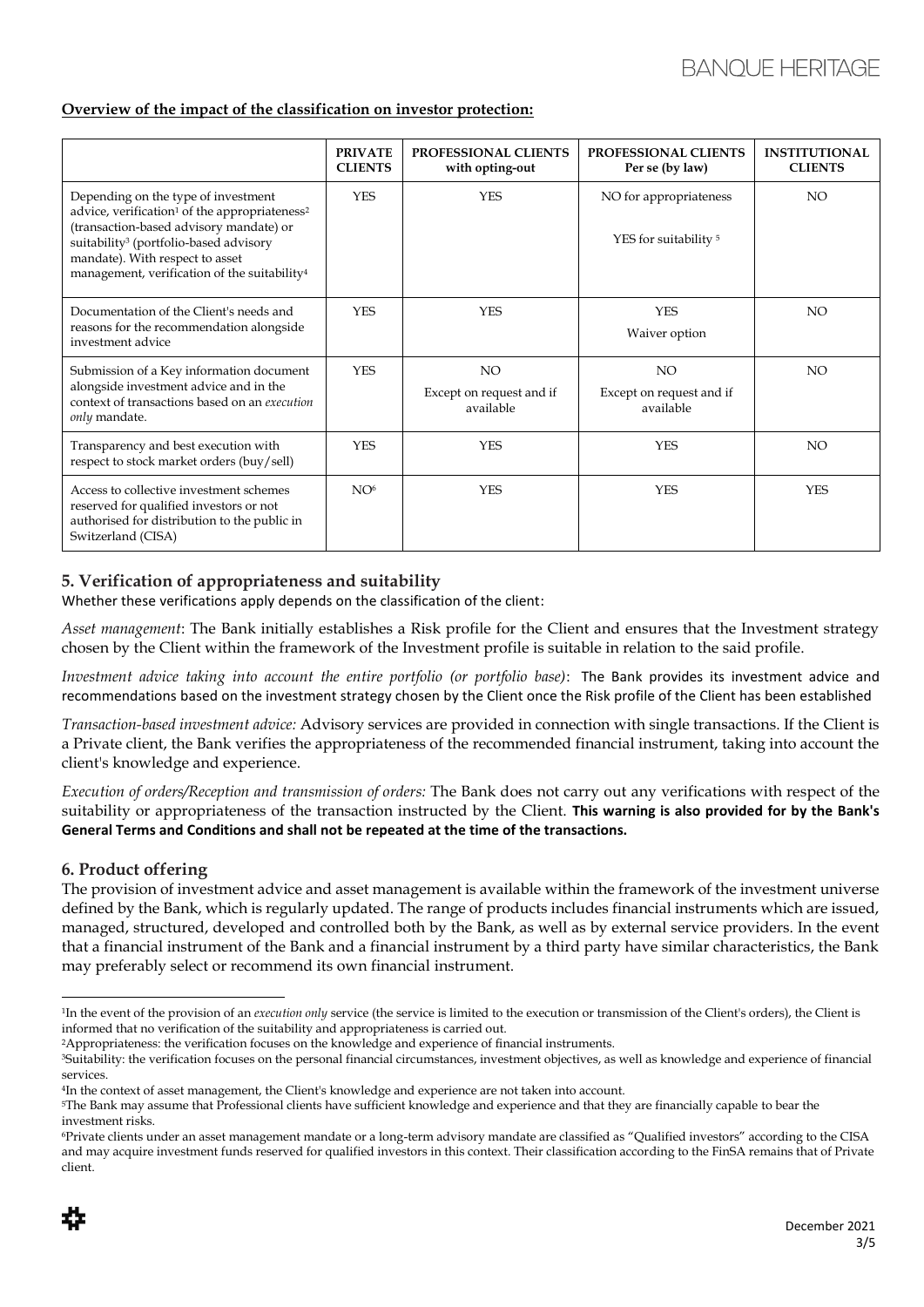#### **7. Cost information**

The Bank informs its clients of the costs and fees linked to the financial services provided in the form of a price brochure. This information is provided by the relationship manager during the provision of the service concerned and is also available at any time upon request. When providing financial services, Banque Heritage and third parties (e.g. fund managers) may be required to charge costs and fees. There is a distinction between costs and fees taken directly from the account and those charged against the performance of a financial instrument. The Bank informs its clients of the costs associated with the financial services provided. Your client advisor can provide you with further information on the actual costs and fees of financial transactions. Additional information on the costs associated with a financial instrument may appear in the Key information document (KID) or prospectus, if available.

#### **8. Information on risk**

Transactions in financial instruments are associated with both opportunities and risks. Therefore, it is important to understand such risks before choosing to use a financial service. The SBA's brochure "Risks Involved in Trading Financial Instruments"<sup>7</sup> provides important information on the risks typically associated with trading in financial instruments. Please read this information carefully and do not hesitate to contact your client advisor if you have any questions. This brochure is available on the SBA's website<sup>8</sup> as well as on the Bank's website [www.heritage.ch/en/legal-disclosures.](http://www.heritage.ch/en/legal-disclosures)

#### **9. Information on financial instruments**

Brochures on risks: Investing in financial instruments offers opportunities, but also involves risks. As well as the brochure "Risks Involved in Trading Financial Instruments" issued by the SBA, "product" information documents are available for many financial instruments. Please contact your client advisor for further details.

Key information document (KID): Depending on the type of financial instrument, and to the extent that it is available, a key information document is provided to clients classified in the category of Private clients, on the occasion of each purchase recommendation (investment advice), but also on the occasion of the simple execution of an order, if such a document exists (*execution only*). It is also available to Professional clients upon request.

This document contains information on the characteristics of financial instruments, as well as on the risks and costs, allowing to compare different instruments with similar content and format.

**Prospectus: Depending on the type of financial instrument, and to the extent that it is available, the prospectus relating to the financial instrument is provided to clients classified in the category of Private clients, but only upon request, on the occasion of a purchase recommendation (investment advice). It is also available to Professional clients upon request.**

Key information documents and prospectuses can be requested from your relationship manager. From January 2022, these documents will also be available on the Bank's website: [www.heritage.ch/en/asset-management](http://www.heritage.ch/en/asset-management) under the section "KID/Prospectus".

# **10. Information on conflicts of interest and business affiliations with third parties**

Conflicts of interest may arise in connection with the various activities of the Bank. The Bank may be required to provide services and advice to other clients, whose interests may compete or conflict with those of the Client. Likewise, the Bank, members of the Board of directors, management, employee or affiliated entity may have a specific interest in certain transactions or investments, whether in relation to the structuring, development or marketing of the instrument concerned or as the managers or advisors of such instrument.

The Bank shall take measures to avoid conflicts of interest or to protect its clients from potential harm (for example, by establishing restrictions on access to information, separate management processes or avoiding direct remuneration incentives). If prejudice cannot be avoided, the Client concerned is informed of the conflict or their consent is requested. Upon request, your client advisor can provide you with further information on this subject.

The Bank may also receive remuneration from third parties and enter into collaboration and revenue sharing agreements (see the Information Notice on pecuniary and non-pecuniary benefits).

<sup>7</sup> www.swissbanking.ch: "[Risks involved in trading financial instruments](https://www.swissbanking.ch/_Resources/Persistent/c/8/4/0/c840d1f03cf558c4a0dddcc9f94cb8e5c984125e/SBA_Risks_Involved_in_Trading_Financial_Instruments_2019_EN.pdf)"